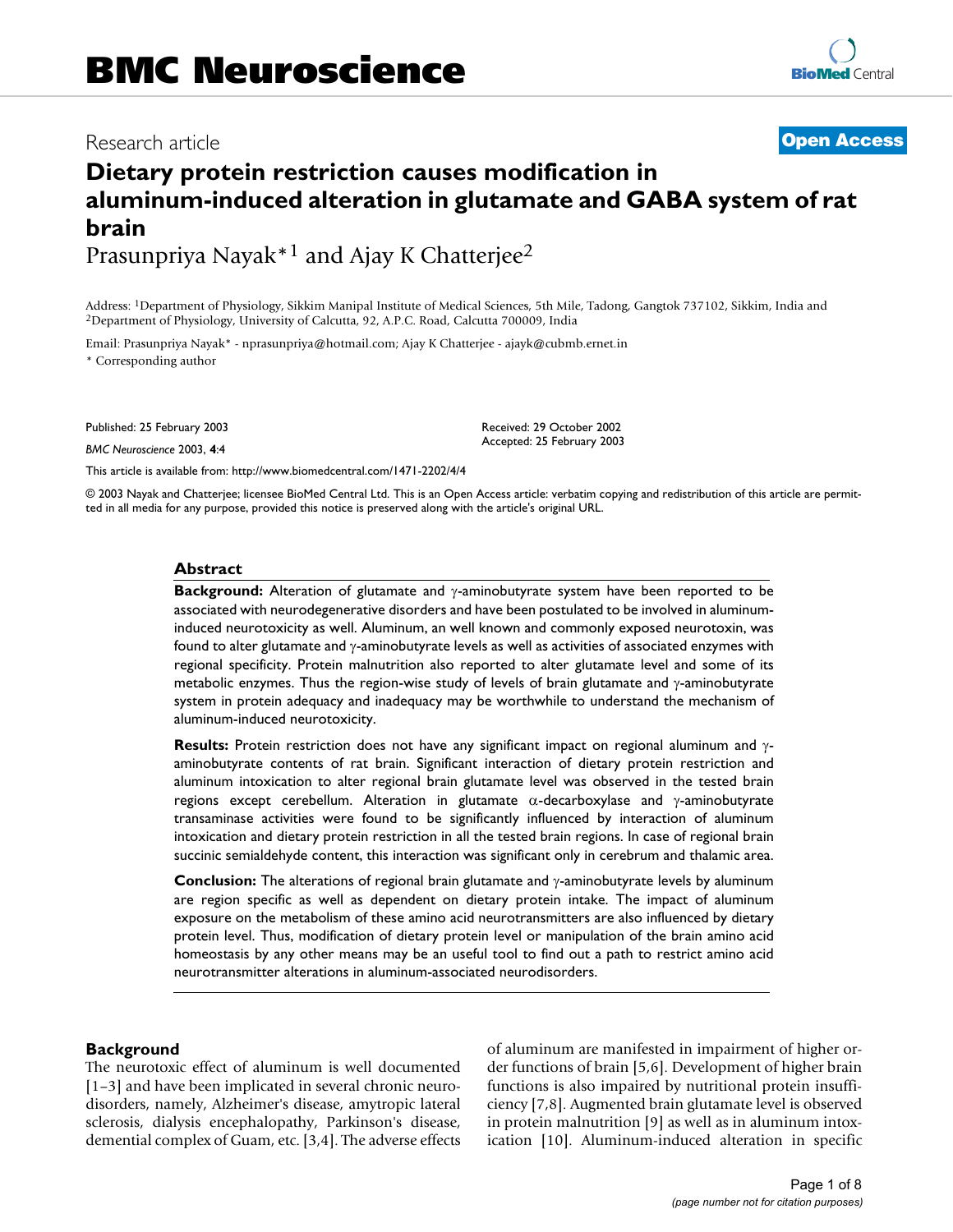enzyme activity and cellular components is observed to be partially refrained in protein malnutrition [11,12], which suggests the involvement of the common factor, glutamate. Thus alteration in brain glutamate metabolism may play significant role in aluminum-induced higher function disorders of brain.

On the other hand, prolonged malnutrition leads to a substantial, but reversible, reduction in the cholinergic innervation of the hippocampal formation and to an irreversible loss of hippocampal cholinergic and GABAergic neurons [13]. The hippocampus is also recognized to be the most sensitive area for aluminum intoxication [14]. The acclaimed idea that the diet can alter brain neurochemistry has been experienced once again and the present investigation is undertaken to study the impact of aluminum on the brain glutamate and GABA systems in a condition where the brain glutamate level is pre-elevated through protein malnutrition.

### **Results**

#### *Body weight and food intake of animals*

Changes in the difference between body weights of aluminum treated (BW<sub>T</sub>) and pair-fed control (BW<sub>C</sub>) animals during the period of treatment have been depicted in figure 1. Figure 2 shows the changes in food intake in aluminum treated groups of animals, of both adequate protein and restricted protein diet regimens, during the period of treatment.

#### *Regional aluminum content of brain*

Region wise aluminum contents of brain in different groups of rats are presented in table [1](#page-2-0). Following aluminum treatment of rats fed on an adequate protein diet, the increases in the aluminum contents of the cerebrum, thalamic area, midbrain-hippocampal region and cerebellum were 52%, 69%, 100% and 50% respectively, while on an inadequate protein diet such increases in the respective brain regions were 85%, 80%, 89% and 73%. Though there is significant amount of added components for treatment effects in all the tested brain regions, Scheffe's F test for multiple comparisons showed that aluminum exposure significantly increased the aluminum content of cerebrum, thalamic area and midbrain-hippocampal region of both the dietary regimens. However, two factor ANOVA (with replication) showed that only effects of aluminum treatment were significant in all the four brain regions (Table [1](#page-2-0)).

#### *Regional glutamate content of brain*

Table [2](#page-2-1) shows changes in glutamate content in different regions of brain on exposure to aluminum. Single factor ANOVA was found to be significant in all the tested brain regions. Scheffe's F test for multiple comparisons indicates that in rats maintained on an adequate-protein diet, gluta-



## **Figure 1**

Changes in the difference between body weights of aluminum treated (BW<sub>T</sub>) and pair-fed control (BW<sub>C</sub>) animals during the period of treatment. Points are means of six observations ± SEM.



## **Figure 2**

Changes in food intake in aluminum treated groups of animals during the period of treatment. Points are means of six observations ± SEM.

mate level of cerebrum (23%), thalamic area (33%), and cerebellum (34%) were insignificantly increased whereas in midbrain-hippocampal region the glutamate level is significantly increased (45%). On the other hand, decreases in cerebrum (41%) and thalamic area (41%), and increase (36%) in cerebellum of rats maintained on a low-protein diet were found to be significant by Scheffe's F test for multiple comparisons. Two factor ANOVA with replication showed that aluminum exposure contributed significantly to the changes of the glutamate levels in all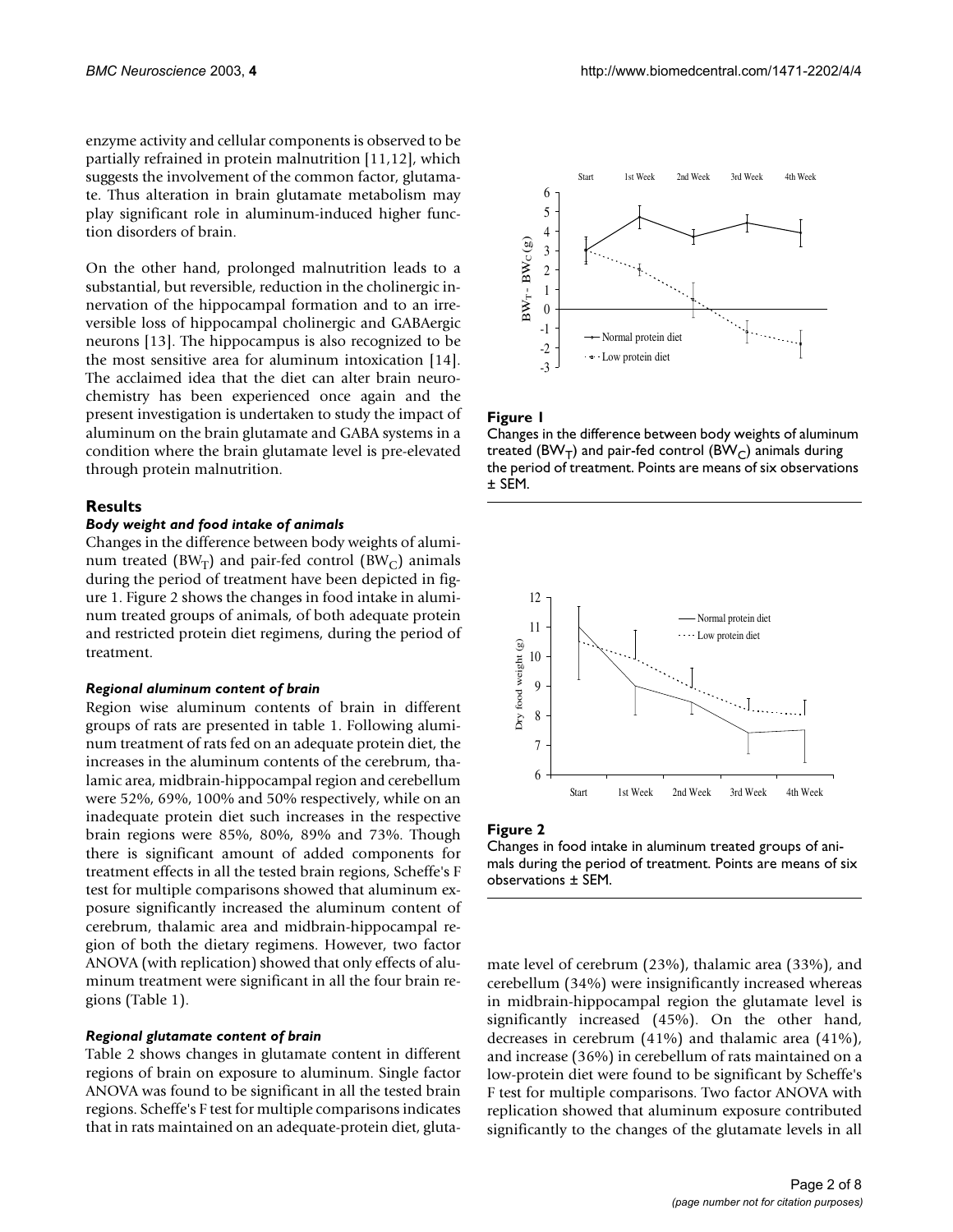| Brain regions                    |                 | Groups of animals   |                 | Statistical calculation (F) |                               |                                                           |
|----------------------------------|-----------------|---------------------|-----------------|-----------------------------|-------------------------------|-----------------------------------------------------------|
|                                  | Normal protein  |                     | Low protein     |                             | <b>ANOVA</b><br>Single factor | <b>ANOVA Two factors</b><br>(with replication)            |
|                                  | Control         | Aluminum<br>exposed | Control         | Aluminum<br>exposed         |                               |                                                           |
| Cerebrum                         | $2.72 \pm 0.39$ | $4.13 \pm 0.38^*$   | $2.50 \pm 0.41$ | $4.62 \pm 0.47$ *           | 6.29#                         | Protein: 0.11 Aluminum: $18.04$ #<br>Interaction $: 0.73$ |
| Thalamic area                    | $4.87 + 0.82$   | $8.24 \pm 0.40^*$   | $4.50 + 0.62$   | $8.08 + 0.57*$              | 10.49#                        | Protein: 0.17 Aluminum: $31.28 \#$<br>Interaction: 0.03   |
| Midbrain-hippoc-<br>ampal region | $4.52 \pm 0.76$ | $9.02 \pm 0.69$ *   | $4.40 \pm 0.65$ | $8.33 \pm 0.92$ *           | 10.40#                        | Protein: 0.28 Aluminum: 30.78 #<br>Interaction: 0.14      |
| Cerebellum                       | $2.52 \pm 0.46$ | $3.77 \pm 0.22$     | $2.32 \pm 0.44$ | $4.02 \pm 0.52$             | 4.13 $#$                      | Protein: $0.00$ Aluminum: 12.10 $#$<br>Interaction : 0.28 |

#### <span id="page-2-0"></span>**Table 1: Regional aluminum (**µ**moles / 100 mg wet tissue) contents of brain.**

Data are means of six observations ± SEM. \* indicates significant difference (p < 0.05) in comparison to respective control. # indicates calculated F is higher than the critical F ( $\alpha$  = 0.05).

#### <span id="page-2-1"></span>**Table 2: Regional glutamate contents (**µ**moles / g wet tissue) of brain.**

| Brain regions                    |                 | Groups of animals   |                 | Statistical calculation (F) |                               |                                                                         |
|----------------------------------|-----------------|---------------------|-----------------|-----------------------------|-------------------------------|-------------------------------------------------------------------------|
|                                  | Normal protein  |                     | Low protein     |                             | <b>ANOVA</b><br>Single factor | <b>ANOVA Two factors</b><br>(with replication)                          |
|                                  | Control         | Aluminum<br>exposed | Control         | Aluminum<br>exposed         |                               |                                                                         |
| Cerebrum                         | $5.75 + 0.41$   | $7.10 + 0.47$       | $9.03 + 0.56$   | $5.35 + 0.25$ *             | 14.38#                        | Protein: $3.06$ Aluminum: $7.09$ #<br>Interaction: $32.98$ <sup>#</sup> |
| Thalamic area                    | $5.92 \pm 0.34$ | $7.88 + 0.72$       | $7.02 + 0.52$   | $4.15 \pm 0.31$ *           | 10.30#                        | Protein: $6.89$ # Aluminum: 0.80<br>Interaction : $23.21 \#$            |
| Midbrain-hippoc-<br>ampal region | $5.88 \pm 0.37$ | $8.50 \pm 0.56$ *   | $7.05 \pm 0.38$ | $6.28 \pm 0.22$             | 8.24#                         | Protein: 1.72 Aluminum: 5.25 #<br>Interaction : $17.75$ #               |
| Cerebellum                       | $4.92 \pm 0.44$ | $6.48 \pm 0.43$     | $5.63 \pm 0.21$ | $7.68 \pm 0.40$ *           | 9.79#                         | Protein: $6.35 \#$ Aluminum: 22.61 $\#$<br>Interaction: 4.98            |

Data are means of six observations ± SEM. \* indicates significant difference (p < 0.05) in comparison to respective control. # indicates calculated F is higher than the critical F ( $\alpha$  = 0.05).

the tested brain regions except the thalamic area. Similarly protein restriction contributed significantly to the alterations of thalamic area and cerebellum. Interactions of dietary protein deficiency and aluminum exposure were, however, significant in cerebrum, thalamic area and midbrain-hippocampal region.

#### *Regional glutamate-*α*-decarboxylase activity of brain*

The changes in glutamate-α-decarboxylase (GAD) activities in response to aluminum exposure in different regions of brain are shown in table [3](#page-3-0). Significant impact of the present treatment was observed in GAD activities of all the tested brain regions, except thalamic area. Cerebellum of the rats maintained on adequate protein diet did not show any significant alterations (Scheffe's F test for multiple comparisons). Significant increases were observed in specific brain regions (cerebrum 43% and midbrain-hippocampal region 36%) of the adequately protein-fed group however, significant decreases were observed in all the tested brain regions (cerebrum : 24%, midbrain-hippocampal region : 12% and cerebellum : 27%) except thalamic area of the rats fed with a protein-restricted diet. Two factor ANOVA with replication showed that aluminum exposure and protein restriction contributed significantly with the changes of the GAD activity of cerebrum and midbrain-hippocampal regions only, although, the interactions of impact of dietary protein deficiency and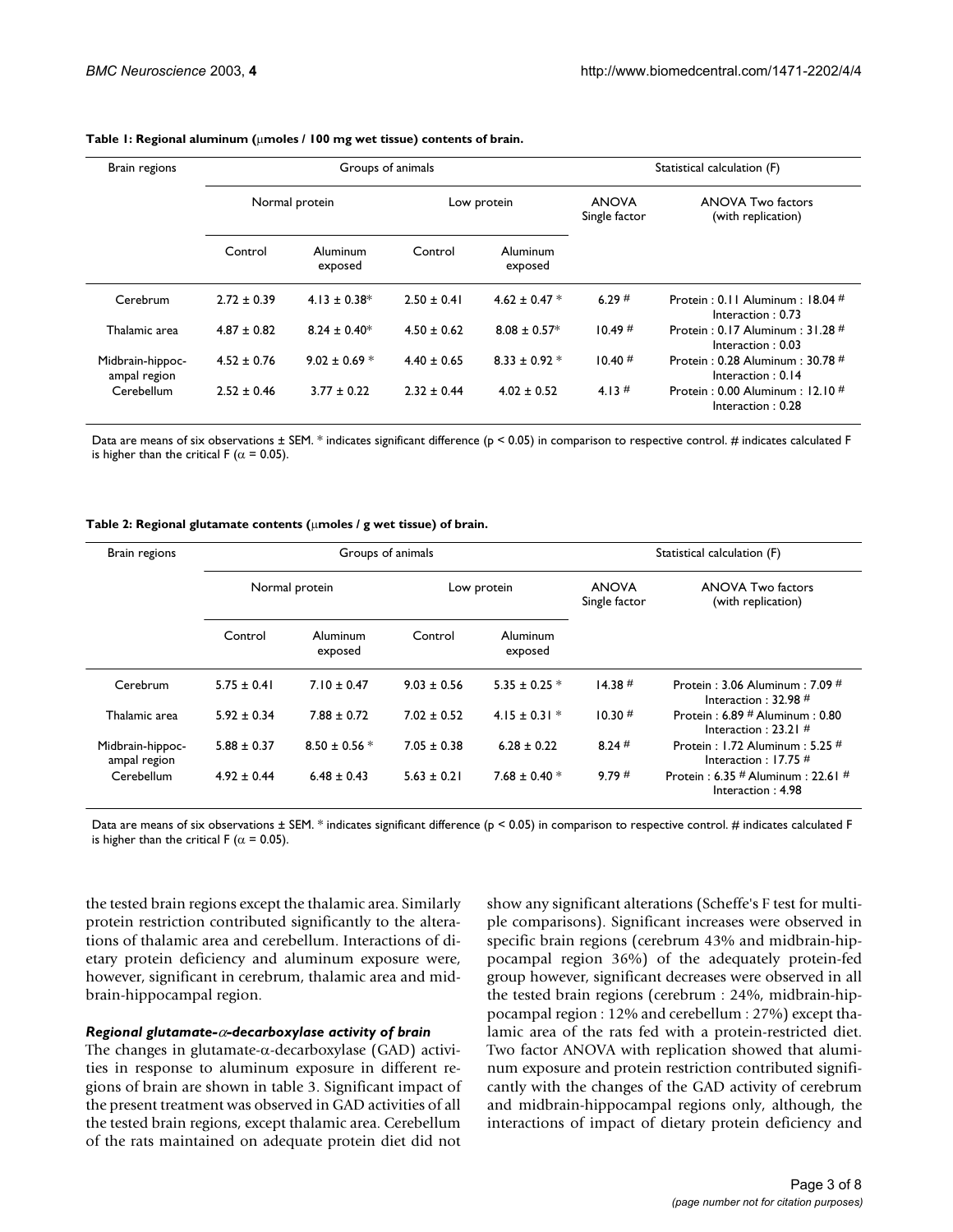| Brain regions                    |                  | Groups of animals   |                  | Statistical calculation (F) |                               |                                                                    |
|----------------------------------|------------------|---------------------|------------------|-----------------------------|-------------------------------|--------------------------------------------------------------------|
|                                  | Normal protein   |                     | Low protein      |                             | <b>ANOVA</b><br>Single factor | <b>ANOVA Two factors</b><br>(with replication)                     |
|                                  | Control          | Aluminum<br>exposed | Control          | Aluminum<br>exposed         |                               |                                                                    |
| Cerebrum                         | $30.91 \pm 2.18$ | $57.67 \pm 1.62$ *  | $41.65 \pm 2.60$ | $31.47 \pm 1.55$ *          | 37.93#                        | Protein: $14.48 \#$ Aluminum: 13.68<br>$#$ Interaction : 82.63 $#$ |
| Thalamic area                    | $40.14 \pm 1.16$ | $47.15 \pm 2.57$    | $44.92 \pm 2.78$ | $42.80 \pm 1.33$            | 2.05                          | Protein: 0.01 Aluminum: 1.37<br>Interaction: $4.77$ #              |
| Midbrain-hippocam-<br>pal region | $38.48 \pm 2.35$ | $52.53 \pm 0.77$ *  | $43.48 \pm 1.80$ | $38.82 \pm 2.81$            | 9.93#                         | Protein: $4.40 \#$ Aluminum: $5.11 \#$<br>Interaction: $20.27$ #   |
| Cerebellum                       | $25.81 \pm 0.87$ | $31.47 \pm 2.02$    | $34.04 \pm 1.69$ | $24.67 \pm 2.21$ *          | 6.24#                         | Protein: 0.24 Aluminum: 1.28<br>Interaction: $17.22 \#$            |

#### <span id="page-3-0"></span>**Table 3: Regional GAD activity (**µ**moles of GABA produced / hr / mg wet tissue) of brain.**

Data are means of six observations ± SEM. \* indicates significant difference (p < 0.05) in comparison to respective control. # indicates calculated F is higher than the critical F ( $\alpha$  = 0.05).

#### <span id="page-3-1"></span>**Table 4: Regional GABA contents (**µ**moles / g wet tissue) of brain.**

| Brain regions                    |                 |                     | Groups of animals | Statistical calculation (F) |                               |                                                         |
|----------------------------------|-----------------|---------------------|-------------------|-----------------------------|-------------------------------|---------------------------------------------------------|
|                                  | Normal protein  |                     | Low protein       |                             | <b>ANOVA</b><br>Single factor | ANOVA Two factors<br>(with replication)                 |
|                                  | Control         | Aluminum<br>exposed | Control           | Aluminum<br>exposed         |                               |                                                         |
| Cerebrum                         | $2.82 + 0.21$   | $3.05 \pm 0.41$     | $3.50 + 0.24$     | $3.05 + 0.25$               | 0.99                          | Protein: 1.42 Aluminum: 0.14<br>Interaction: 1.42       |
| Thalamic area                    | $2.90 \pm 0.25$ | $3.73 \pm 0.16$     | $3.32 \pm 0.43$   | $3.38 + 0.24$               | 1.43                          | Protein: 0.01 Aluminum: 2.48<br>Interaction: 1.80       |
| Midbrain-hippocam-<br>pal region | $3.20 \pm 0.22$ | $3.33 \pm 0.30$     | $3.32 \pm 0.42$   | $3.44 \pm 0.24$             | 0.10                          | Protein: 0.13 Aluminum: 0.17<br>Interaction: 0.00       |
| Cerebellum                       | $3.22 \pm 0.23$ | $3.57 \pm 0.07$     | $2.91 \pm 0.10$   | $3.82 \pm 0.27$ *           | 4.57#                         | Protein: 0.03 Aluminum: $11.41 \#$<br>Interaction: 2.26 |

Data are means of six observations ± SEM. \* indicates significant difference (p < 0.05) in comparison to respective control. # indicates calculated F is higher than the critical F ( $\alpha$  = 0.05).

aluminum exposure were significant in all the tested brain regions.

#### *Regional* γ*-aminobutyrate content of brain*

Table [4](#page-3-1) represents the changes in regional γ-aminobutyrate (GABA) contents of different brain regions of both adequate and inadequate protein diet regimens as a result of aluminum insult. In most of the tested brain regions the GABA levels were found to be altered insignificantly. However, significant increment in the GABA content of cerebellum of the protein restricted group was observed in response to aluminum exposure.

#### *Regional* γ*-aminobutyrate transaminase activity of brain*

The alterations in γ-aminobutyric acid transaminase (GABA-T) activities are presented in table [5.](#page-4-0) In response to aluminum exposure the GABA-T activities were found to be decreased in cerebrum (27%), thalamic area (51%) and cerebellum (42%) whereas increased in midbrainhippocampal region (74%) of the adequately protein-fed group. The GABA-T activity was found to be increased in cerebrum (79%), thalamic area (9%) and cerebellum (11%) and decreased in midbrain-hippocampal region (50%) when the inadequately protein-fed group was exposed to aluminum. Though there is significant amount of added components for treatment effects in all the tested brain regions, Scheffe's F test for multiple comparisons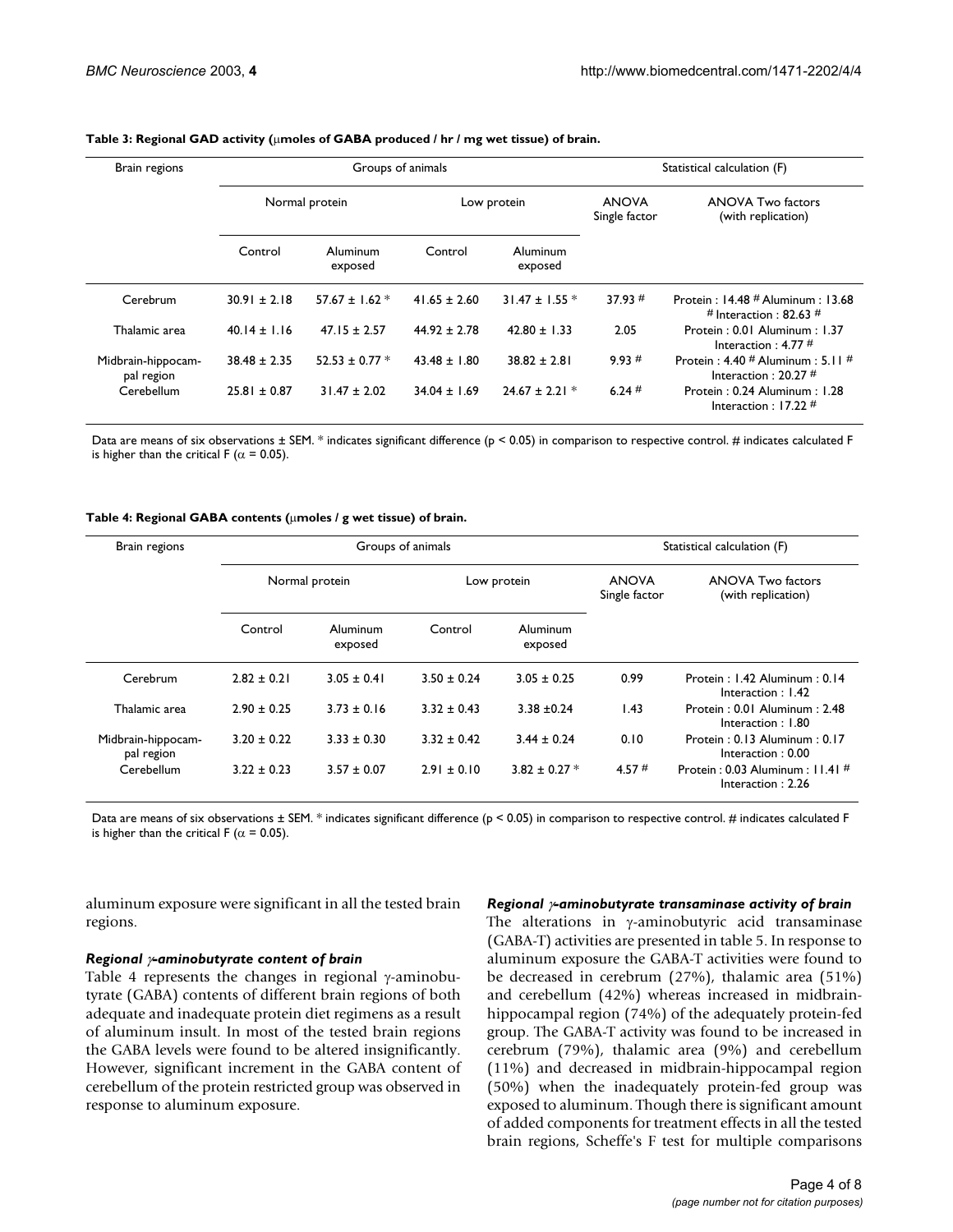| Brain regions                    |                 | Groups of animals   | Statistical calculation (F) |                     |                               |                                                               |
|----------------------------------|-----------------|---------------------|-----------------------------|---------------------|-------------------------------|---------------------------------------------------------------|
|                                  | Normal protein  |                     | Low protein                 |                     | <b>ANOVA</b><br>Single factor | <b>ANOVA Two factors</b><br>(with replication)                |
|                                  | Control         | Aluminum<br>exposed | Control                     | Aluminum<br>exposed |                               |                                                               |
| Cerebrum                         | $5.60 \pm 0.29$ | $4.08 \pm 0.26$     | $3.87 \pm 0.62$             | $6.92 \pm 0.81$ *   | 6.80#                         | Protein: 1.01 Aluminum: 1.97<br>Interaction : $17.43 \#$      |
| Thalamic area                    | $8.33 \pm 0.33$ | $4.10 \pm 0.55$ *   | $6.33 \pm 0.48$             | $6.90 \pm 0.47$     | 14.35#                        | Protein: 0.74 Aluminum: 15.59<br>$#$ Interaction : 26.72 $#$  |
| Midbrain-hippocam-<br>pal region | $4.25 \pm 0.27$ | $7.42 \pm 0.49$ *   | $8.28 \pm 0.45$             | $4.20 \pm 0.39$ *   | 27.32#                        | Protein: 1.01 Aluminum : 1.27<br>Interaction : 79.67 $#$      |
| Cerebellum                       | $3.47 \pm 0.47$ | $2.00 \pm 0.36$     | $3.43 \pm 0.40$             | $3.80 \pm 0.41$     | 3.81#                         | Protein: $4.63$ $#$ Aluminum: 1.80<br>Interaction : $4.99 \#$ |

## <span id="page-4-0"></span>Table 5: Regional GABA-T (∆<sub>A660</sub> / hr / 100 mg wet tissue) activity of brain.

Data are means of six observations ± SEM. \* indicates significant difference (p < 0.05) in comparison to respective control. # indicates calculated F is higher than the critical F ( $\alpha$  = 0.05).

#### <span id="page-4-1"></span>Table 6: Regional SSA contents (A<sub>660</sub> / 100 mg wet tissue) of brain.

| Brain regions                    |                 | Groups of animals   | Statistical calculation (F) |                     |                               |                                                                |
|----------------------------------|-----------------|---------------------|-----------------------------|---------------------|-------------------------------|----------------------------------------------------------------|
|                                  | Normal protein  |                     | Low protein                 |                     | <b>ANOVA</b><br>Single factor | ANOVA Two factors (with<br>replication)                        |
|                                  | Control         | Aluminum<br>exposed | Control                     | Aluminum<br>exposed |                               |                                                                |
| Cerebrum                         | $5.00 \pm 0.28$ | $7.93 + 0.67*$      | $6.15 \pm 0.57$             | $5.69 + 0.41$       | 6.12#                         | Protein: $1.17$ Aluminum: $5.97$ #<br>Interaction : $11.23 \#$ |
| Thalamic area                    | $5.05 \pm 0.52$ | $7.47 \pm 0.54$ *   | $6.33 \pm 0.38$             | $5.88 \pm 0.27$     | 5.20#                         | Protein: 0.12 Aluminum: $4.96 \#$<br>Interaction : $10.53 \#$  |
| Midbrain-hippocam-<br>pal region | $5.43 \pm 0.36$ | $6.93 \pm 0.56$     | $6.31 \pm 0.47$             | $6.08 \pm 0.33$     | 1.96                          | Protein: 0.00 Aluminum: 2.08<br>Interaction: 3.80              |
| Cerebellum                       | $5.68 \pm 0.37$ | $6.30 \pm 0.36$     | $6.93 \pm 0.61$             | $6.35 \pm 0.46$     | 1.24                          | Protein: 2.00 Aluminum: 0.00<br>Interaction: 1.71              |

Data are means of six observations ± SEM. \* indicates significant difference (p < 0.05) in comparison to respective control. # indicates calculated F is higher than the critical F ( $\alpha$  = 0.05).

showed that alterations in thalamic area and midbrainhippocampal region of normal protein-fed group and cerebrum and midbrain-hippocampal region of restricted protein-fed group are only significant. Two factor ANOVA with replication showed that aluminum exposure and protein restriction contributed significantly on the changes of the GABA-T activity of only thalamic area and cerebellum, respectively. However, the interactions of impact of dietary protein deficiency and aluminum exposure were significant in all the tested brain regions.

#### *Regional succinic semialdehyde content of brain*

Table [6](#page-4-1) shows the alterations in regional succinic semialdehyde (SSA) content in response to aluminum treatment. No significant alteration in SSA content (Scheffe's F test for multiple comparisons) was observed in any of the tested brain regions of rats maintained on low protein diet. Similarly no significant contribution was imparted by protein restriction in any brain region (Two factor ANO-VA with replication). However, the interactions of dietary protein deficiency and aluminum exposure were significant in cerebrum and thalamic area. The aluminum-induced changes in SSA content in these two regions of adequately protein-fed animals (cerebrum : 59% and tha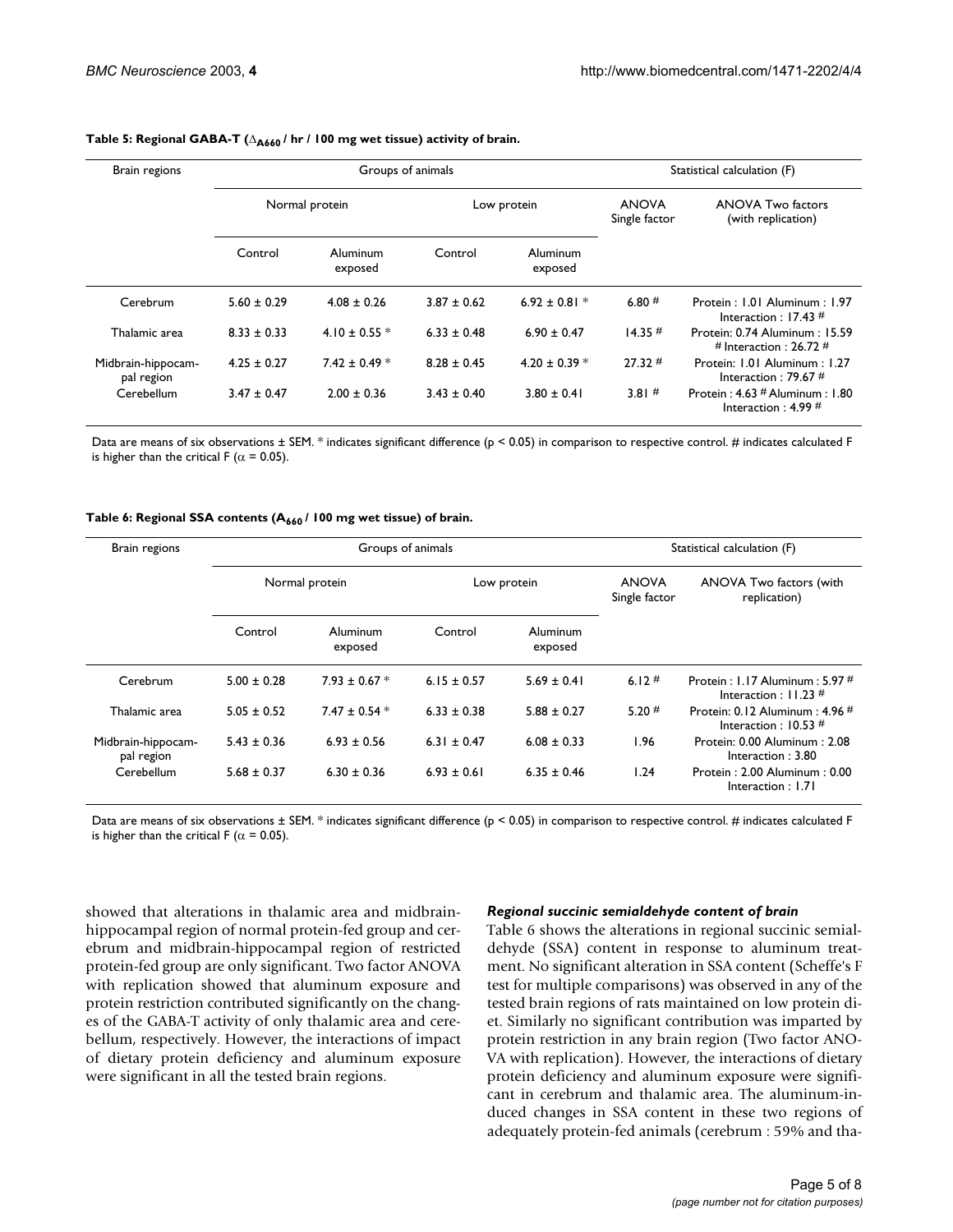lamic area : 48%) were found to be significant (Scheffe's F test for multiple comparisons). In addition, single factor ANOVA were also significant in these two regions of brain.

## **Discussion**

It would appear from the Table [1](#page-2-0) that, dietary protein restriction had no significant impact on regional aluminum level. Significant increases in aluminum contents of cerebrum, thalamic area and midbrain-hippocampal region of both the dietary groups have been observed in response to aluminum exposure. The midbrain-hippocampal region of the aluminum-exposed rat brain showed highest level of accumulation of aluminum. This observation is in agreement with the available reports indicating hippocampus to be the susceptible brain region for accumulation of aluminum [14–16]. However, the regional differences in increment of aluminum level on exposure to aluminum are comparable in both the dietary regimens. Like the earlier studies, insignificant impingement by protein restriction [10–12,17] was observed also in the present study (Table [1](#page-2-0)).

Both aluminum and glutamate are inducers of paired helical filament formation [18] and have been implicated in neuronal damage and/or death in certain neurodegenerative disorders in humans [19]. Reports available on interaction between aluminum and glutamate are controversial. Glutamate is a potential binder of aluminum in physiological solutions [20]. Jones and Oorschot [21] had reported the absence of aluminum-induced conformational changes in tau protein when applied in combination with glutamate. However, aluminum can cross the blood-brain barrier as glutamate complex [22] and can accelerate the aging process [23]. *In vitro*, aluminum is reported to potentiate glutamate-induced calcium accumulation in cerebellar granule cells [24] as well as enhance the glutamate-mediated cytotoxicity in hippocampal cell cultures [19].

Regional brain glutamate levels of rats maintained on adequate protein diet were found to be increased (significantly or insignificantly) in response to aluminum exposure (Table [2\)](#page-2-1). This observation is in corroboration with earlier study of aluminum-induced rise in glutamate levels in different regions of brain [10]. This increment was not observed when the animals were maintained with low protein diet (Table [2](#page-2-1)). It appears from the present investigation that when the basal concentration of brain glutamate remained elevated, as in protein malnutrition, most of the regions of the brain except cerebellum responded to aluminum exposure differently in terms of glutamate level alteration *i.e.* decrease in contrast to elevation (Table [2](#page-2-1)). The responses of the cerebellum glutamate level to aluminum exposure in dietary protein adequacy and inadequacy were comparable. These varied responses of regional glutamate level, due to aluminum exposure, may modulate the region specific glutamate metabolism or *vice versa* as suggested by aluminum-induced alteration of glutamate transaminase [17] glutamate dehydrogenase [25] and glutamate decarboxylase [26] activities. On the other hand, it is also possible that the variation in the response of one or more of the enzymes linked to glutamate metabolism to aluminum exposure may also account for the observed alteration in the glutamate level in the affected regions of the brain in dietary protein adequacy or inadequacy.

In response to aluminum exposure to the adequately protein-fed rats, glutamate α-decarboxylase (GAD) activities of cerebrum and midbrain-hippocampal regions were found to be significantly increased whereas those of thalamic area and cerebellum were found to be insignificantly increased. Though, Hofstetter *et al* [26] observed an inhibition of GAD activity in rabbit brain, earlier study by us [10] support the present observation. The GAD activities of tested brain regions of protein restricted rats were found to be significantly or insignificantly reduced in response to aluminum exposure (Table [3\)](#page-3-0). These observations of altered responses of glutamate level and GAD activity of brain of protein restricted animals suggested that the response of GAD may be dependent on the availability of its substrate glutamate.

Protein malnutrition was reported to produce an increase in brain γ-aminobutyric acid (GABA) level [27]. However, Colombo *et al* [9] did not find any increase in brain GABA level in protein malnutrition. Unlike regional glutamate level in the present investigation, GABA level does not vary significantly in response to aluminum exposure. In almost all brain regions, the GABA content remains unaltered with the exception of cerebellum of low-protein group in response to aluminum exposure (Table [3\)](#page-3-0). These findings indicate that GABA levels of almost all brain regions can withstand aluminum insult either in dietary protein adequacy or inadequacy. However, in dietary protein restriction, the cerebellum becomes susceptible to aluminum-induced alteration.

The observed changes in the activity of GABA-synthesizing enzyme, GAD, were not always correlated with the regional GABA level, which suggested that GABA-degrading enzymes also play a role in maintaining the GABA level. The GAD activity showed significant increase in all the regions of brain in response to aluminum exposure. But the γaminobutyric acid transaminase (GABA-T; the major GABA degrading enzyme) activity was found to alter in a region specific and dietary protein specific manner (Table [4](#page-3-1)). Glutamate was reported to be increased in the brain of protein-restricted rats [9] and it is a specific binder to alu-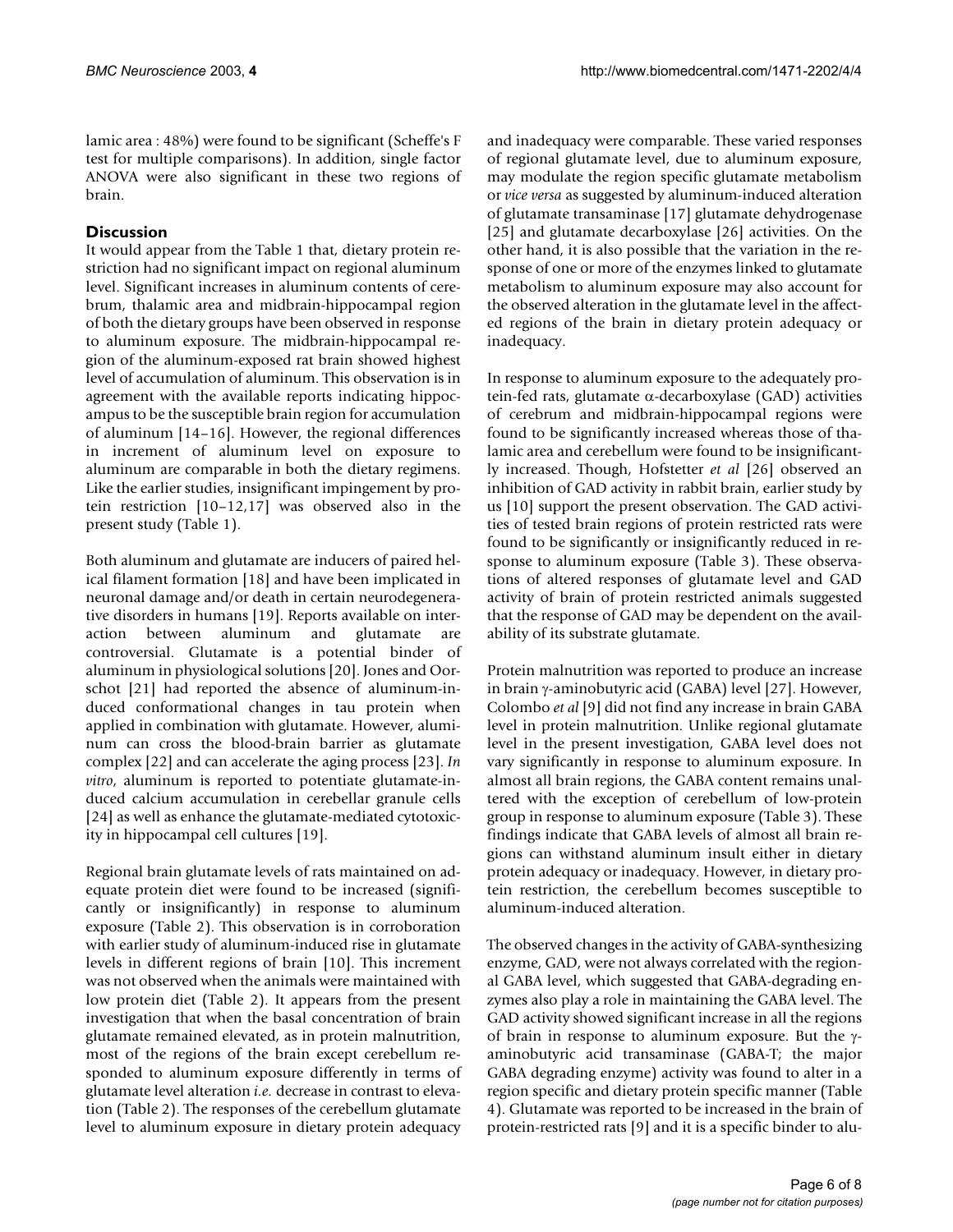minum ion [20,28]. Hence, alterations in GAD and GABA-T activities observed in normal dietary protein group in response to aluminum exposure were reversed or tended to neutralized in protein-restricted group and glutamate may have played an important role in this. Both aluminum-induced glutamate accumulation and glutamate accumulation due to low-protein diet are toxic to brain cell. When the former may produce neuronal cell death through  $NH_3$  accumulation [28], the latter can produce excitotoxic effect through NMDA receptor [29]. Thus, it may be suggested that when glutamate level reaches a critical level by the summated effects of aluminum exposure and protein malnutrition, the cellular defense mechanism (s) is (are) triggered which ultimately causes reversal or neutralization of the effects. On the other hand, the differential distribution of aluminum may have been implicated in the region specificity of alterations.

Besides glutamate decarboxylase and related aminotransferases [17], other enzymes, such as, glutamate dehydrogenase, γ-glutamyl transferase, glutamine synthase, glutaminase, etc. may be involved in the altered metabolism of glutamate leading to modulation of its level. For example, alteration in the activity of some of these enzymes in brain leads to modulation of brain glutamate level in protein deficiency or protein-energy deprivation [30–33]. Although the level of GABA in a specific region is regulated by the relative activity of GAD and GABA-T [34], transformations of GABA to other products (γ-guanidobutyric acid, homocarnisine, homoanserine, γ-butyrobetaine, γ-amino-β-hydroxy butyric acid, γ-amino butyryl choline, etc.) in brain are also important [35]. Aluminum might cause alterations in these alternative pathways also and this in turn may lead to modulation of GABA levels which are not correlated with the relative activity of GAD and GABA-T.

Increased glutamate level was suggested to cause inhibition of GAD by promoting dissociation of pyridoxal phosphate (PLP) from the GAD apoenzyme, in spite of tight binding between PLP and GAD [35]. But, the results of the present investigation suggest that phenomenon occurring within the brain is not so simple, because there was an increase in GAD activity, which is not envisaged. Similarly, the alterations in SSA levels are not corroborating the changes in GABA-T activities. However, the mechanism of these varied effects of aluminum in brain glutamate and GABA systems is not clear and require further detailed study.

## **Conclusions**

Thus the dietary protein status plays a significant role in the aluminum-induced alterations of the brain glutamate and GABA systems. The alterations of regional brain glutamate and γ-aminobutyrate levels by aluminum are region

specific as well as dependent on dietary protein intake. The impact of aluminum exposure on the metabolism of these amino acid neurotransmitters are also influenced by dietary protein level. Thus, modification of dietary protein level or manipulation of the brain amino acid homeostasis by any other means may be a useful tool to find out a path to restrict amino acid neurotransmitter alterations in aluminum-associated neurodisorders. However, this requires further extensive study with different levels of modification in dietary protein.

## **Methods**

## *Animals and diets*

Male albino rats of Wistar strain weighing 100–120 g were divided into four groups of almost equal average body weight. The animals of two groups were maintained on the diet containing 18% protein (casein) while the remaining two groups were maintained on 6% protein (casein) diet as reported earlier [11]. One group of rats from each of the two dietary regimens received 4.2 mg /Kg body weight / day as aluminum chloride  $(AICl<sub>3</sub>.6H<sub>2</sub>O)$  intraperitoneally for four weeks and the animals of the remaining groups serving as pair-fed controls received only the physiological saline as reported elsewhere [12].

## *Tissue collection*

After the period of treatment, the animals were kept fasting overnight, and then sacrificed by cervical dislocation. The whole brain was removed, washed with ice-cold saline, blotted dry and immediately transferred to the ice chamber. Cerebrum, thalamic area, midbrain-hippocampal region and cerebellum were separated as described elsewhere [11].

## *Biochemical estimations*

Regional aluminum and protein contents were measured by atomic absorption spectroscopy of the acid digested samples and modified Folin Ciocalteau method, respectively as employed by Nayak and Chatterjee [11]. Regional glutamate, GABA and succinic semialdehyde contents and activities of glutamate-α-decarboxylase and GABAtransaminase were estimated following the methods as described by Nayak and Chatterjee [10]. Glutamate level of protein free homogenates were measured spectrofluorometrically using sodium tartarate and ninhydrin whereas, in case of GABA measurement, the fluorophores development was carried out using copper tartarate and ninhydrin. Glutamate α-decarboxylase activities were assayed by measuring productiuon of GABA spectorfluorometrically. GABA transaminase activity was assayed by measuring succinic semialdehyde (SSA) production spectrophotometrically. The SSA levels were measured by spectrophotometric estimation of color complex produced by 3-methyl-2-benzothiazolone-2-hydrazone (MBTH) in the presence of ferric chloride and acetone.